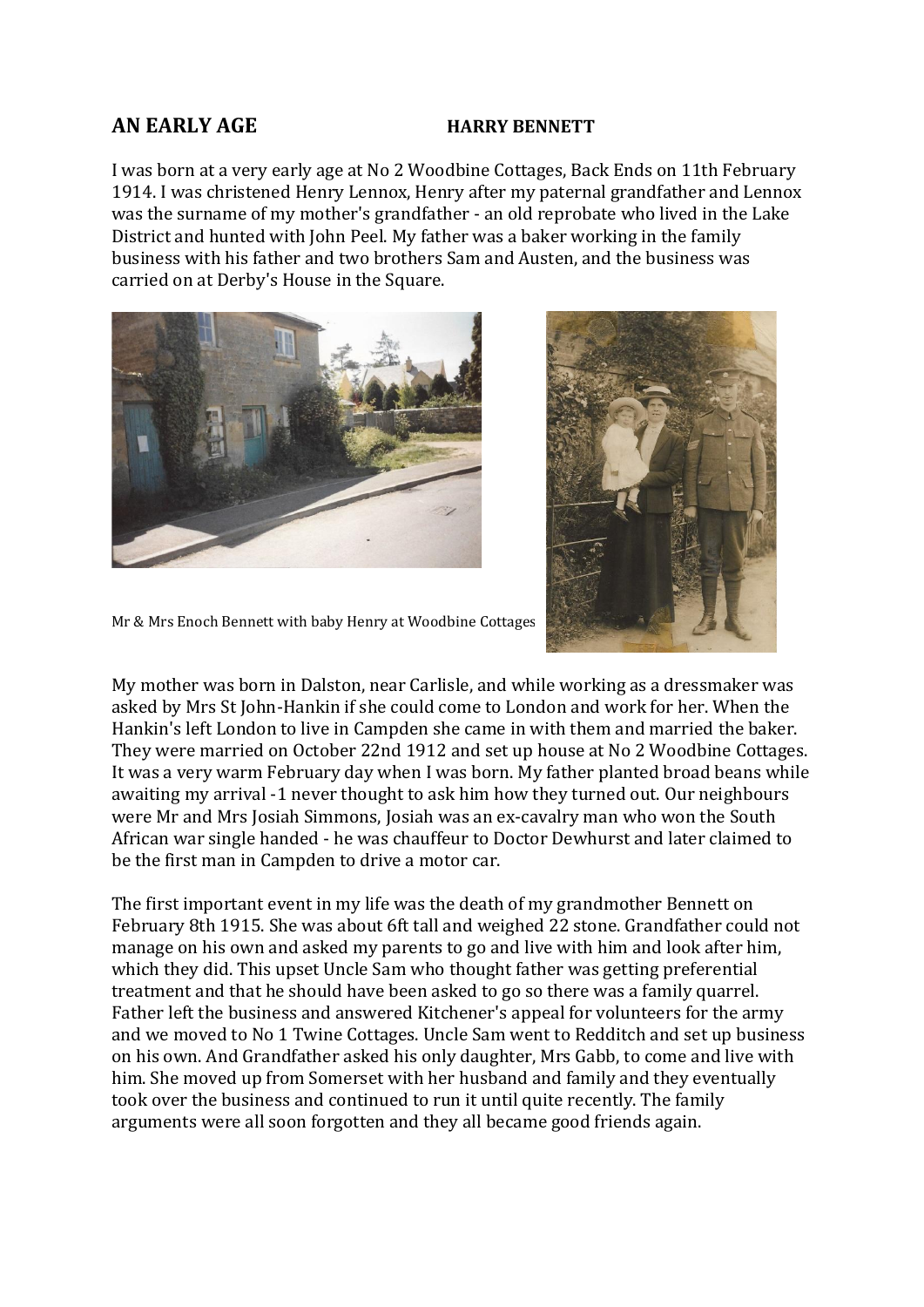We then left Twine Cottages and moved to Miles House in Leysbourne. This was then two small cottages. This is the first house I can actually remember - the bedroom had dark blue walls and there were some steps leading up from a courtyard to the garden. At one point during the war father was stationed at Blackpool and he took some furnished rooms for us. I can only remember a high wind and enormous waves coming over the sea front. I have a photograph of myself sitting on a donkey with Blackpool Tower in the background. Some time after this he was posted abroad and spent the rest of the war first in the Dardenelles and later in Egypt. Mother then decided to go back to Carlisle and live with her mother at number 14 Tait Street, a quiet backwater about fifty yards from the main shopping centre. It is still there almost unaltered.

Grandmother was widowed in 1883 when she was 43 and was left with 11 children. She had been living at Tait Street, with her daughter. Aunt Cathy whose fiancé had been killed in the early days of the war. She was housekeeper at Carlisle Castle, the headquarters of the Border regiment. Uncle Jack also lived at home. He had had polio in his youth which had left him with a lame leg. He worked as a tailor. Mother got a job at Carr's biscuit factory and I was left with grandmother during the day. This is when I first begin to remember things with some clarity. We used to have breakfast together after the others had gone to work sometimes this was porridge, good solid stuff made with real oatmeal and left to cook slowly on top the kitchen range all night. I used to get a knob of butter on mine but the rest just got it plain. Other times it would be a boiled egg - again - I got a knob of butter on mine. After breakfast we went out shopping, mostly at the Coop which was quite handy. 1 remember flour and oatmeal in 141b bags being weighed up as required and bacon hanging from the beams over the counter. In the north these were usually boned and rolled and cut at time of sale. This bacon would keep for months without refrigeration. Occasionally as a great treat we would get two cream buns from Glaisters.

The main meal was in the evening when everybody got home from work. The ones I remember best were scotch broth, usually referred to as a Few broth - the base of this was shin beef although 1 believe in Scotland they use mutton. It was boiled for about two hours with split peas and pearl barley and then diced vegetables were added until it was nearly solid. Any vegetables could be used except potatoes. The beef itself was carved and served as a separate course with mashed potato. Another favourite was Cumberland sausage. This was sold in long lengths not in links - it went round and round in the frying pan like a Catherine wheel and then they cut it up when it was cooked. Saturday was at home day for everyone. Aunt Cathy cleaned and polished the house. She was what is known as an hereditary housemaid. Some of the polish is on the furniture to this day. She ruined the grandfather clock by having the face repainted because it showed signs of wear. It has just begun to look like an antique again.

Usually Uncle Jack went off to the local pub at lunchtime out of the way. Saturday always brought in grandmothers' friends from the country. Some of them were farmers wives who brought in baskets of eggs and butter to sell in the covered market, and then they used the money and the baskets to do the weeks shopping. One of the Saturday visitors was grandmother's sister in law. Aunt Ellen, a majestic woman. she entered the room like a duchess about to launch a battleship and was always in command. I never remember seeing her husband Tommy. On a visit to her once when I was very small I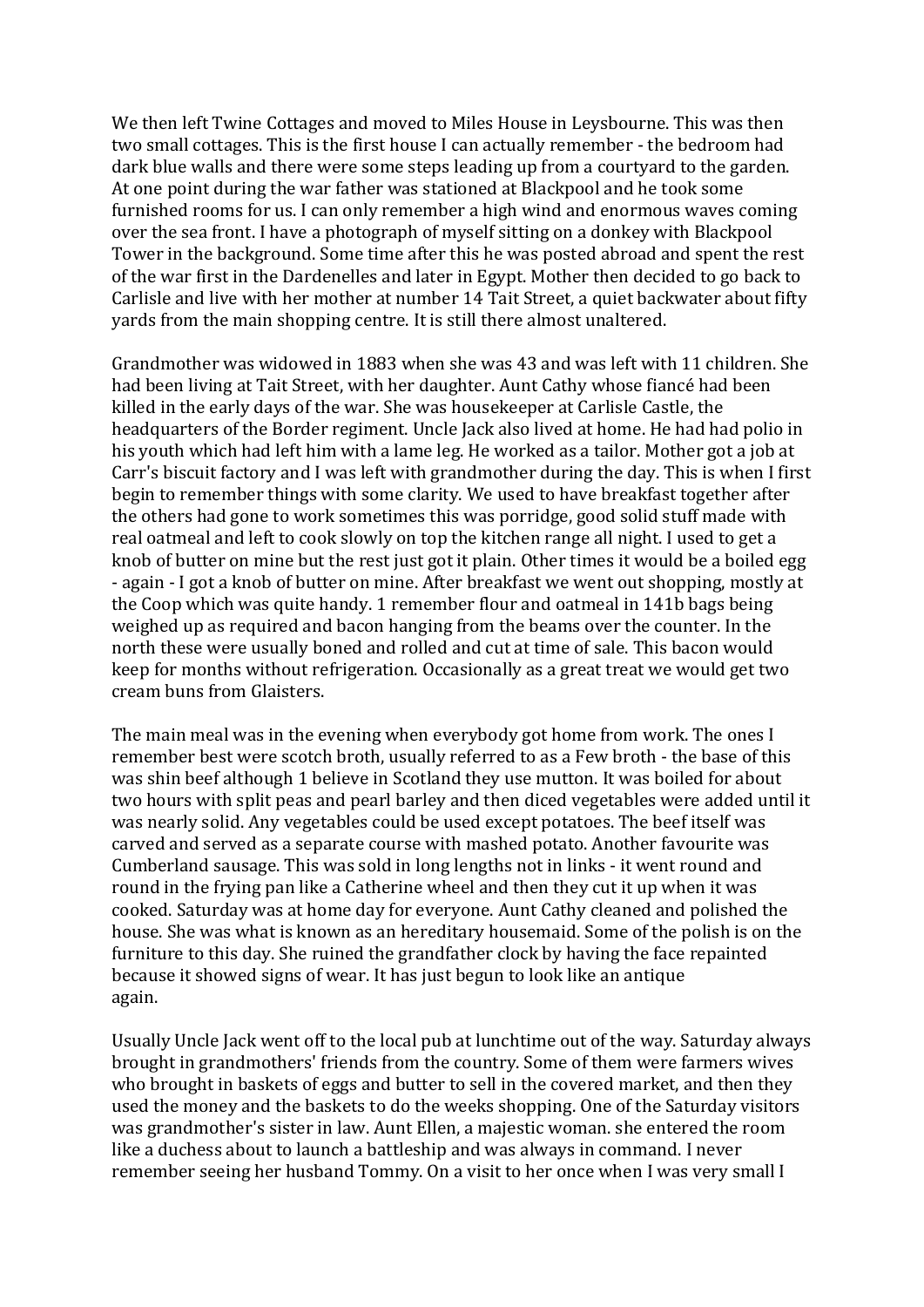was chased and frightened to death by a gander. I have never liked birds since, except for the oven ready variety. Other Saturday visitors were Aunt Belle and Uncle Ben. He was an engineer employed by the LMS railway company. They lived at Harrowby about a mile out of the town and there was also mother's brother Uncle Willy and his wife. Willy used to be chauffeur to a doctor. When the doctor died he left Willy the Rolls Royce so that he could start a taxi business - but Willy sold the Rolls and bought two smaller taxis which his sons drove while he lived happily on the profits. Another occasional visitor was Bob Miller, an engineer on a banana boat which docked at either Silloth or Port Carlisle and he would pop In on his way home to Brampton. He once brought us a whole stem of bananas which were hung in the basement kitchen and used as they ripened. He always gave me half a crown (12.5 pence) when he left.

One day a strange man appeared wearing a khaki uniform - 1 can still remember him sitting beside the fire and wondering who the hell he was and where he had come from. This must have been the first time I consciously saw my father. At the age of 5 I had to start school. There was an infant school quite close to Tait Street - it's now a DIY supermarket. I remember the first day the teacher gave me a slate and a slate pencil and asked me to write my name, which I could as I had been taught by grandmother. This impressed the teacher very much. The slate pencil makes the most excruciating screech when you write with them.

I have no other recollection of the school, the war was then over, father was discharged from the army and we returned to Campden. At this point I am a little vague. I have recollections of Tait Street which I think must have taken place when we went back on holiday which we did several times in the 1920's. Prior to the outbreak of war, my grandmother used to let her front sitting room and bedroom to music hall artistes who were appearing at the Palace of Varieties just round the comer. On one occasion when we were there, although she had retired from letting the rooms, she made an exception for one of her old regulars - George Formby Senior - father of the well-known George. I remember this funny man sitting in front of the kitchen range doing his railway porter routine using the oven door as his railway carriage door. Uncle Jack took me to the Palace sometimes -1 saw the late Harry Tait doing his selling a car sketch - and an illusionist whose name I think was Maskeline. His illusions were much the same as those performed by Paui Daniels today. Cutting a lady In half, levitation, Chinese rings etc., there was also a visit to Aunt Maggie in Kirby Moorside in Yorkshire. Her husband was an undertaker. I can only remember a very dusty workshop where he made me a little stool. There was a visit to Uncle Joe In Newcastle. He worked at Hawthorne and Leslie Shipyard - he wore a blue uniform and sat in an office by the main entrance. I think he was some kind of a security man. There was great excitement once when we all went outside to see an aeroplane going over; a very rare sight in those days. At the corner of Tait Street and the Warwick Road was a little corner shop selling cigarettes, sweets etc. I do not ever remember going in there but some years later I read in the paper that the old lady who had kept it had been murdered for the contents of her till.

## **RETURN TO CAMPDEN**

I think it would be about 1920 father left the army and we returned to Miles House. He was then faced with finding something to do and decided to start a bakery business of his own. There was a Mrs Grove living opposite the Eight Bells who had just been widowed and decided to go and live with her sister. Father went to see her and she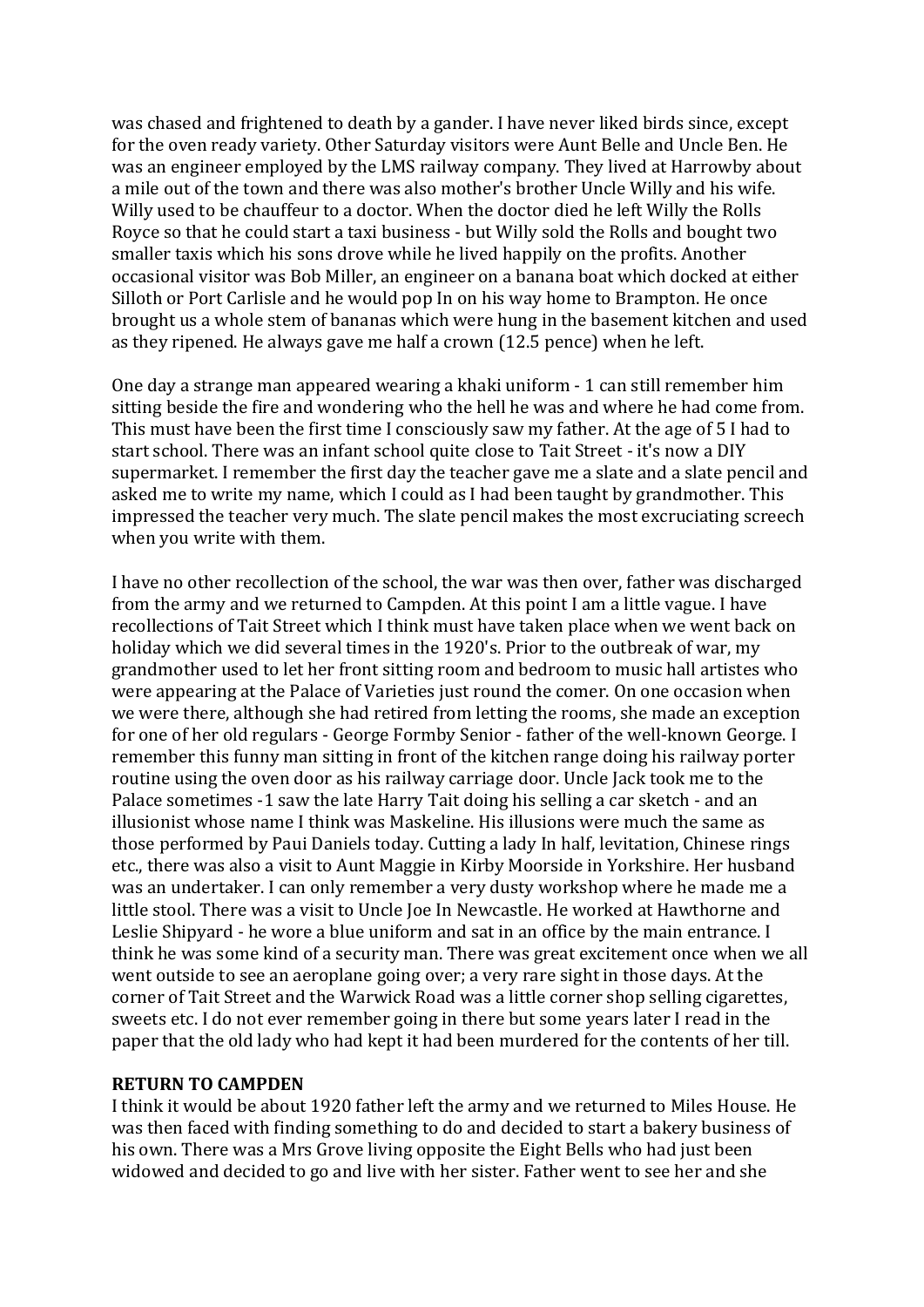agreed to let him have the house which would have given him room for a shop and he hoped to build an extension to the rear to install a portable oven. Just about this time the two cottages comprising Miles House was sold to a Miss MacCauley, and she wanted to make the two into one and modernise it. One was already empty and she offered father £5 if he would move out. He accepted her offer not bothering to teil her he was going anyway. The house in Church Street now called Miller's Cottage was empty so he took that on a weekly tenancy thinking that would do until Mrs Grove was ready to move. But she changed her mind and decided to have her sister to live with her. This upset ail the plans.

So father took a job at Moreton with a baker called Charles Smith. He lodged there during the week and came home at weekends. Charles Smith was due to retire and father was hoping to buy the business. But unfortunately Smith's son in law wanted it so he took it over and father was out of work. One day in the Lygon Arms he happened to mention to John Skey - the landlord - that he was looking for some premises to start a bakery. John Skey said he had a building that he was prepared to let for 5 shillings a week. It was a bit dark but big enough for the purpose so father took it and we were off. The building is now partly a ladies lavatory and partly office, part storeroom with a flat over it. Repairs and decorations were put in hand, Cox and Son of Hay Mill Birmingham were commissioned to install an oven. This was of the semi portable variety. The outer shell was of steel and asbestos construction and the fire box and oven sole of brick. It was a double decker - that Is two baking chambers, one over the other, each 5' by 4'.



Working on the 'Homes for Heroes' in Aston Road

As this work was going to take about a month, father took a temporary job in the building trade working on the council houses on the Aston Road. They were short of labourers and paying high wages. Messrs Daniels of Birmingham supplied all the bread tins and equipment. Some of those tins were still in use when I gave up some 45 years later. We still have two of them. C Lucy and Nephew of Stratford supplied the flour and the United Yeast Company supplied all the other raw materials. Harry Ellis made the delivery baskets in his workshops, now the Salad Bowl - local gas works supplied the